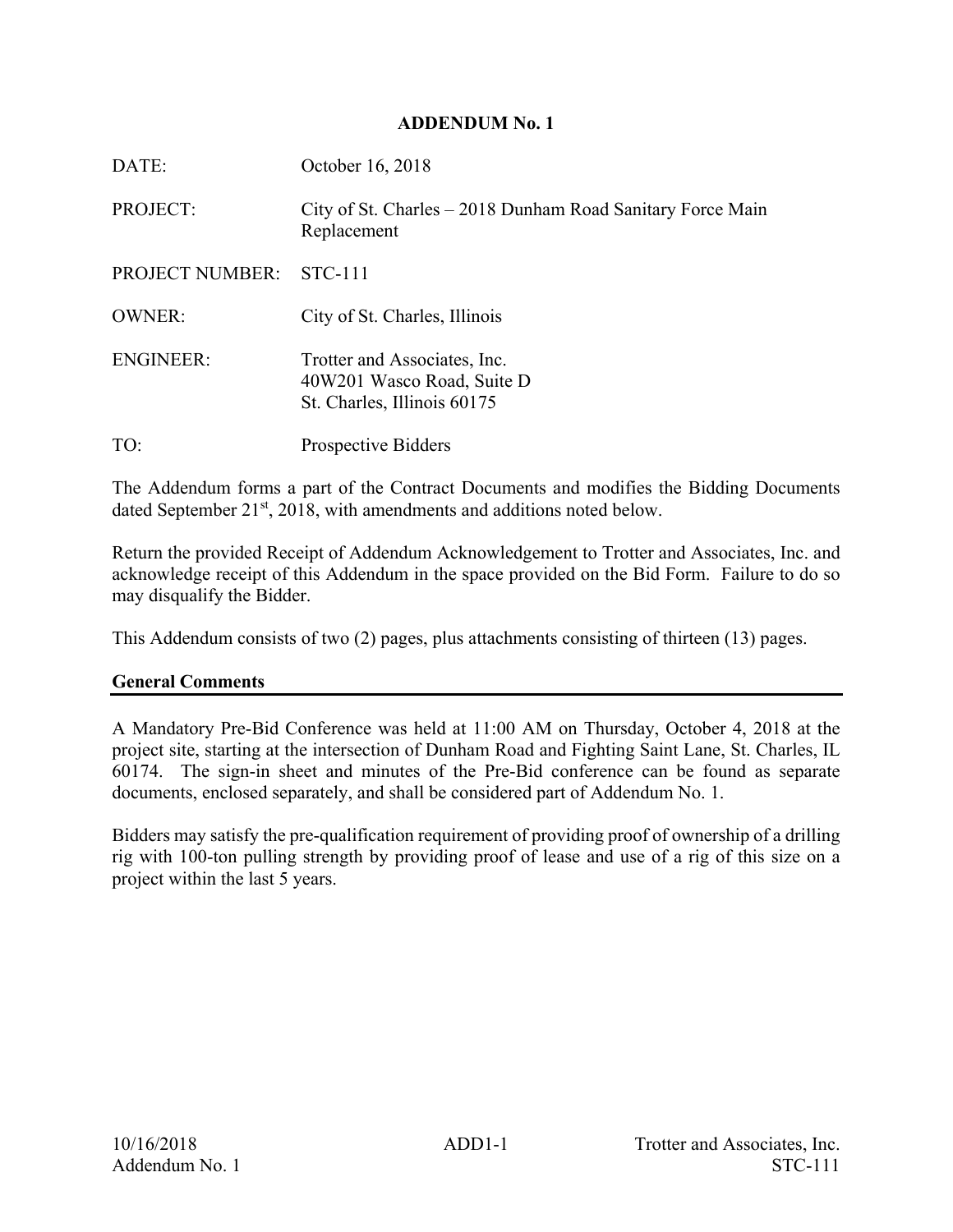### **1. Section 00 52 00 – AGREEMENT**

Section 00 52 00 is hereby modified:

Article 3. CONTRACT TIME

All WORK shall be substantially complete within **Ninety (90) One Hundred Thirty (130) calendar days** after the date when the Contract Time commences to run as indicated in the Notice to Proceed and provided in Paragraph 2.03 of the General Conditions. All work shall be at Final Completion and ready for Final Payment in accordance with Paragraph 14.07 of the General Conditions within **One Hundred and Five (105) One Hundred Forty-Five (145) calendar days** of the date when Contract Time commences to run.

### **Modifications to Project Drawings**

**None made this Addendum.** 

ALL ITEMS IN CONFLICT WITH THIS ADDENDUM ARE HEREBY DELETED.

THIS ADDENDUM IS HEREBY MADE PART OF THE CONTRACT DOCUMENTS AND SHALL BE NOTED ON THE PROPOSAL.

END ADDENDUM No. 1

| Attachments: | Pre-Bid Conference Sign-In Sheet   | l page  |
|--------------|------------------------------------|---------|
|              | Pre-Bid Conference Meeting Minutes | 5 pages |
|              | Section 00 52 00 $-$ Agreement     | 6 pages |
|              | Addendum No. 1 Acknowledgement     | l page  |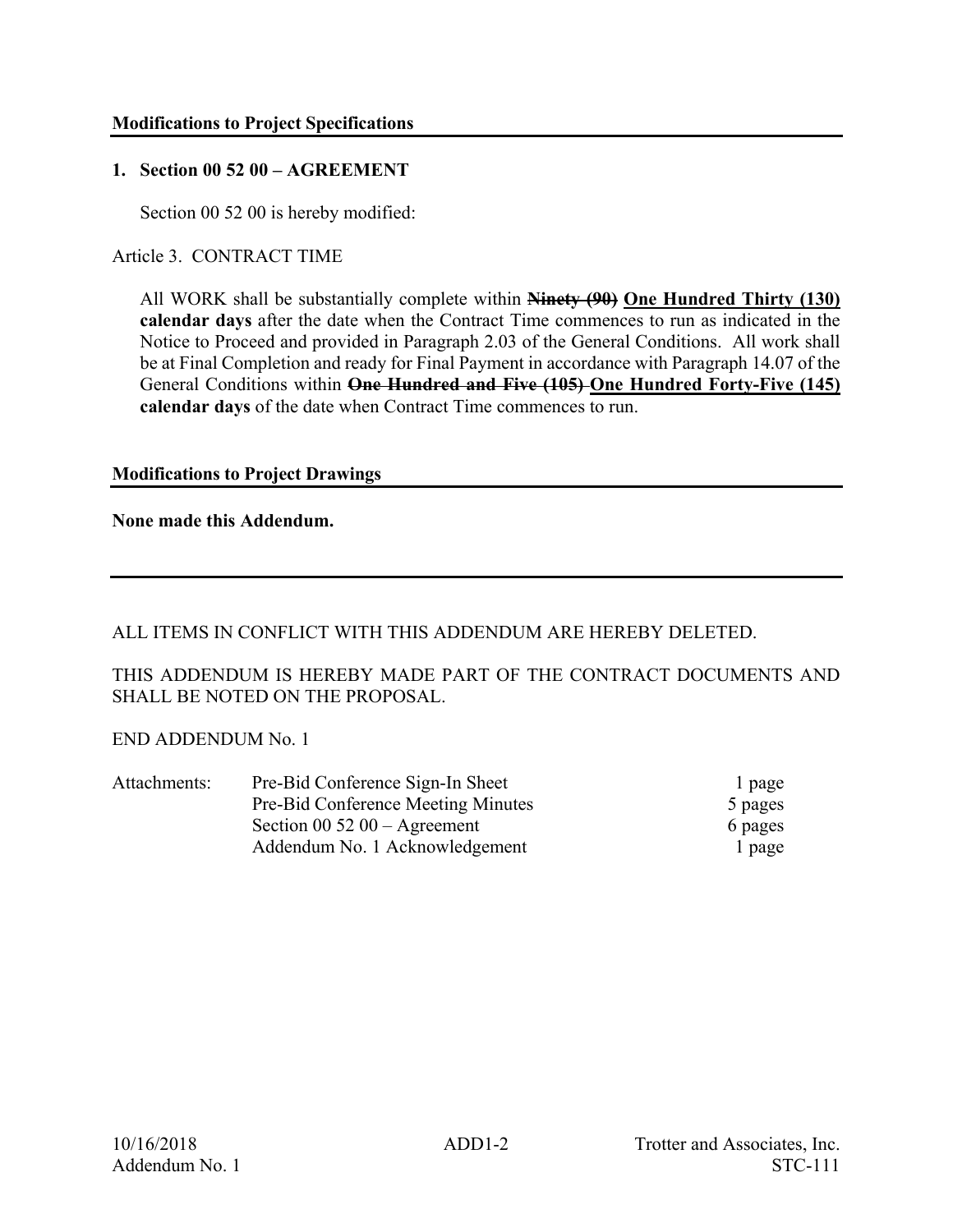### **City of St. Charles** 2018 Dunham Road Sanitary Force Main Replacement

Pre-Bid Conference 11:00 am - Tuesday, October 4, 2018 Contractor Sign-In Sheet

| <b>Name</b>            | Company                                 | <b>Telephone</b>   | Fax                              | <b>Email</b>                                              |    |
|------------------------|-----------------------------------------|--------------------|----------------------------------|-----------------------------------------------------------|----|
|                        | Event SEMENTH Atrachoro Construction Co |                    |                                  | 630-495-0015 630-620-1295 Garny Whichwaller Con           |    |
| <b>Phil Livingston</b> | THE CONStruction Compones LLC           | $817 - 120 - 0552$ |                                  | Plivington a inconstruction com                           |    |
| Dandy Bell             | H Linden EEBI                           |                    |                                  | 630-552-9955 630-5220955 admin@hlindensons.com            |    |
|                        | ASnieurnmon GR.A. Mancini               |                    |                                  | BIS344060 853460601 ashley@ramancini.com                  |    |
|                        |                                         |                    |                                  | 30 tob8-the 26 630 668-1628 concle trine Construction and |    |
|                        |                                         |                    |                                  |                                                           |    |
| <u>Jun Starks</u>      | <u>Mig Ausgica Vergeaboung</u>          |                    | 630-897-9999 631697-99 <u>99</u> | JSPARKS@ MGINAS.COM                                       |    |
| The Koulu              | Brike Cours. Co.luc                     | $(347)(07)-997B$   |                                  | 5329 Thomps Oborneyum                                     |    |
| DALE GOLPSBORO         |                                         | 215 693 0403       |                                  | DEOLOSBORO RCE Q GAAILLON                                 |    |
|                        |                                         |                    |                                  |                                                           |    |
|                        |                                         |                    |                                  |                                                           |    |
|                        |                                         |                    |                                  |                                                           |    |
|                        |                                         |                    |                                  |                                                           |    |
|                        |                                         |                    |                                  |                                                           |    |
|                        |                                         |                    |                                  |                                                           |    |
|                        |                                         |                    |                                  |                                                           |    |
|                        |                                         |                    |                                  |                                                           |    |
|                        |                                         |                    |                                  |                                                           |    |
|                        |                                         |                    |                                  |                                                           |    |
|                        |                                         |                    |                                  |                                                           |    |
|                        |                                         |                    |                                  |                                                           |    |
|                        |                                         |                    |                                  | 4                                                         |    |
|                        |                                         |                    |                                  |                                                           | ş. |
|                        |                                         |                    |                                  |                                                           |    |
|                        |                                         |                    |                                  |                                                           |    |
|                        |                                         |                    |                                  |                                                           |    |
|                        |                                         |                    |                                  |                                                           |    |

 $-193 - 66$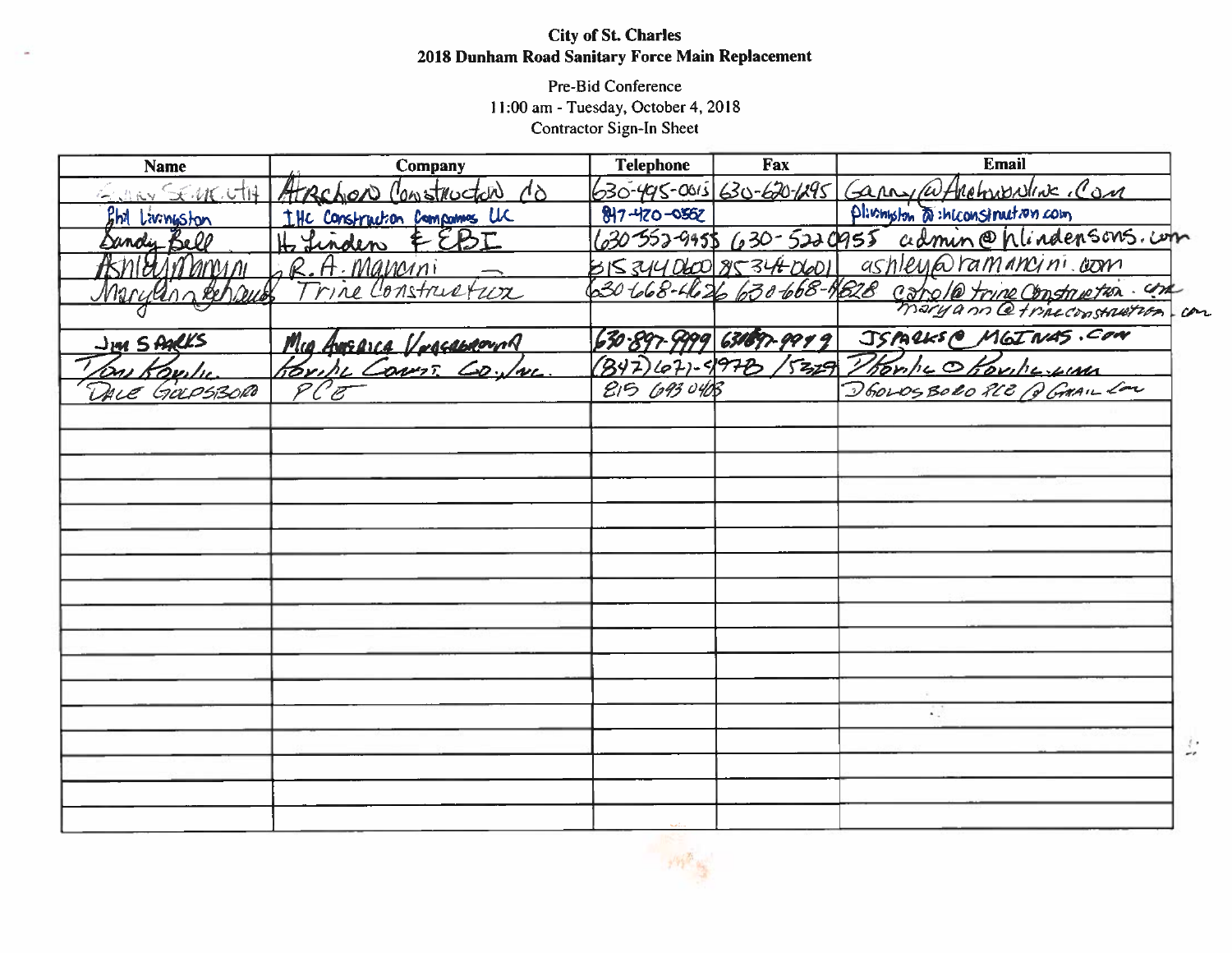

## **City of St. Charles 2018 Dunham Road Sanitary Force Main Replacement**

Pre-Bid Conference Thursday, October 4, 2018, 11:00 a.m. Minutes

#### **Attendees: Sign-In Sheet Introductions**

Jerry Ruth, P.E. Trotter and Associates, Inc. Project Manager

Tim Wilson City of St. Charles Environmental Services Manager *Mike Burnett (not present) City of St. Charles Environmental Services Div. Mgr.* Chris Rebone City of St. Charles Wastewater Assistant Div. Mgr.

### **Receipt of Bids**

Sealed proposals will be received by the City of St. Charles for the project entitled "2018 Dunham Road Sanitary Force Main Replacement" until 10:30 am on Tuesday, October 23<sup>rd</sup>, 2018 at Office of the Purchasing Department, located at 2 East Main Street, St. Charles, Illinois 60174. The sealed bids will be publicly opened and read aloud immediately afterward in the City Council Chambers, on the same date. Sealed bids shall be addressed to the City of St. Charles, Purchasing Manager's Office, 2 East Main Street, St. Charles, Illinois 60174 and shall be labeled "2018 Dunham Road Sanitary Force Main Replacement – City of St. Charles, Illinois".

### **Project Description**

Project will include installation of about 3,100 LF of force main, and all but 130 LF are to be directionally-drilled. The remainder is to be open-cut, including the crossing of Dunham Road. There is an alternate to drill the road crossing, as well. Quantities for the base bid and the alternate bid are indicated in Section 00 42 13 – Proposal Form. Project generally includes:

- A. Demolition
	- 1. Removal of ductile iron sanitary force main along Dunham Road.
	- 2. Earth Excavation.
	- 3. Roadway Pavements and Concrete Sidewalk.
- B. Site Work
	- 1. C900 sanitary force main along Dunham Road.
	- 2. Air Release and Force Main Cleanout Structures.
	- 3. Pavement Patching and Concrete Sidewalk Replacement.
	- 4. Restoration (seed & blanket) and Erosion and Sediment Control Measures.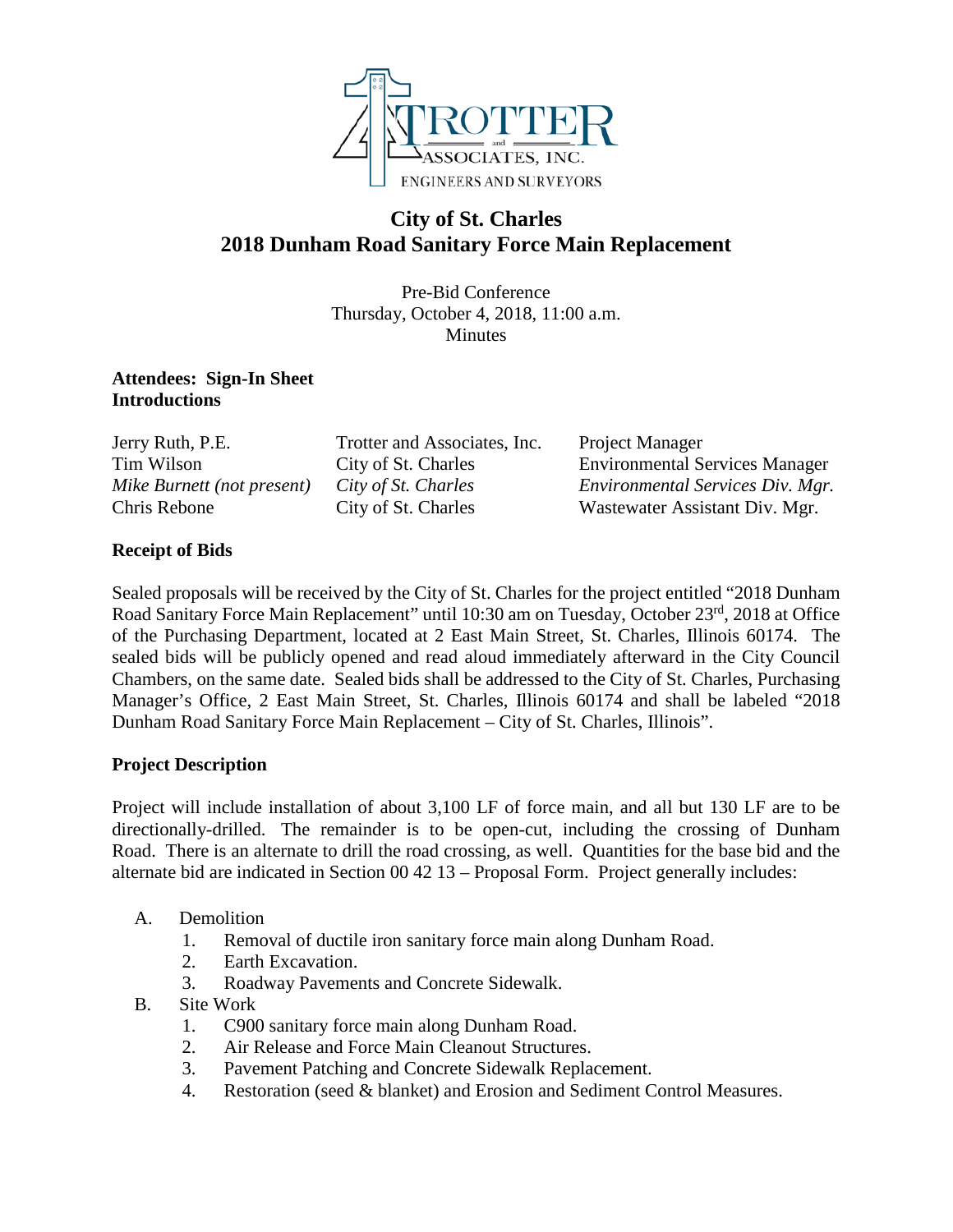| <b>Comment:</b> | Bidders were asked to pay close attention to the requirements for a tracer wire<br>raceway that is to be installed with the force main when it is directionally-drilled.<br>Bidders were also asked to pay close attention to the requirements at the cleanout<br>structures shown on C.8. |  |
|-----------------|--------------------------------------------------------------------------------------------------------------------------------------------------------------------------------------------------------------------------------------------------------------------------------------------|--|
| Comment:        | The south end of the force main will be open-cut, as well. Bidders were asked to<br>.                                                                                                                                                                                                      |  |

*play close attention to the location and depth of the duct bank crossing indicated on C.1 near the discharge manhole.* 

### **Funding**

Project will be locally funded.

**NOTE: Notice of Award and Notice to Proceed will be contingent on City approval process. The following is an anticipated approval schedule for the project and is subject to change:**

| <b>Bid Opening</b>        | 10/23/2018 |
|---------------------------|------------|
| <b>NOI</b>                | 10/24/2018 |
| NOI to Gov't. Services    | 11/26/2018 |
| NOI to City Council       | 12/3/2018  |
| NOI signed                | 12/10/2018 |
| <b>NTP</b>                | 12/17/2018 |
| Pre-Con                   | 12/20/2018 |
| <b>Start Construction</b> | 1/2/2019   |

### **Bid Security**

A Bid Bond payable to the OWNER must accompany each BID for ten percent (10%) of the total amount of the BID. As soon as the BID prices have been compared, the OWNER will return the BONDS of all except the three lowest responsible BIDDERS. When the Agreement is executed the bonds of the two remaining unsuccessful BIDDERS will be returned. The BID BOND of the successful BIDDER will be retained until the payment BOND and performance BOND have been executed and approved, after which it will be returned. A certified check may be used in lieu of a BID BOND.

Attorneys-in-fact who sign BID BONDS or payment BONDS and performance BONDS must file with each BOND a certified and effective dated copy of their power of attorney.

A performance BOND in the amount of one hundred ten percent (110%) and a payment BOND in the amount of one hundred percent (100%) of the CONTRACT PRICE, with a corporate surety approved by the OWNER, will be required for the faithful performance of the contract.

#### **NOTE: The performance bond requirement must be 110% of the contract price. The payment bond must be 100% of the contract price.**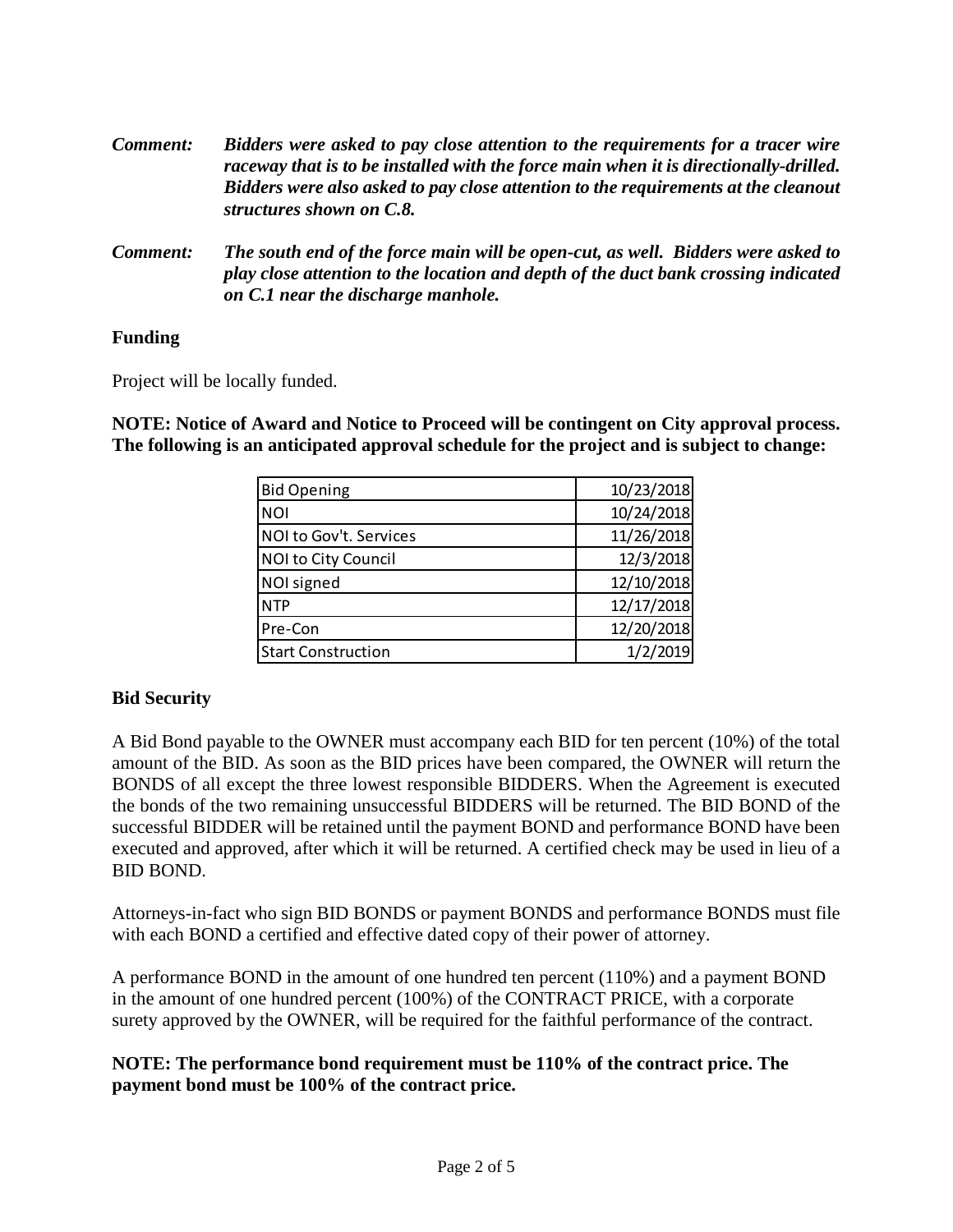### **Bidder Certification**

Bidders must complete all of the certifications within Division 00. These Certifications are required by the City of St. Charles.

To demonstrate qualifications to perform the WORK, each BIDDER must be prepared to submit within five (5) days of OWNER'S request written evidence of the types set forth in the Supplementary Conditions, such as financial data, previous experience and evidence of authority to conduct business in the jurisdiction where the Project is located. Each BID must contain evidence of BIDDER'S qualification to do business in the state where the Project is located or covenant to obtain such qualification prior to award of the contract.

Owner intends to award the contract only to a Bidder that furnishes satisfactory evidence that it has the requisite experience, ability, capital, facilities, plant, organization and staffing to enable it to perform the work in a satisfactory manner and to complete the work for the contract price and within the contract time.

### *Comment: It was noted that bidders will be required to submit the following qualifications one week prior to submitting their bid for the City to evaluate:*

- *1. Proof of ownership of a 100-Ton drilling rig.*
- *2. 10 municipal references.*
- *3. Documentation of 50,000 lineal feet of 8" directionally drilled pipe installed previously.*

#### **Instructions to Bidders**

The Project Specifications provides instructions to bidders on the requirements of the bid package.

### **Contract Time**

All WORK shall be substantially complete within **One Hundred Thirty (130) calendar days**  after the date when the Contract Time commences to run as indicated in the Notice to Proceed and provided in Paragraph 2.03 of the General Conditions. All work shall be at Final Completion and ready for Final Payment in accordance with Paragraph 14.07 of the General Conditions within **One Hundred Forty-Five (145) calendar days** of the date when Contract Time commences to run.

**NOTE: The contract duration is indicated in Section 00 52 00 – Agreement as only 90 days and 105 days for Substantial and Final Completion, respectively. However, this was in error and will be changed to the above values of 130 days and 145 days, respectively.**

#### **Standard General Conditions**

The Standard General Conditions of the Construction Contract, as prepared by the Engineers Joint Contract Documents Committee, will apply to the contract and is included in the Project Specifications as Section 00 72 00. Section 00 73 00 – Supplementary Conditions amends and supplements Section 00 72 00.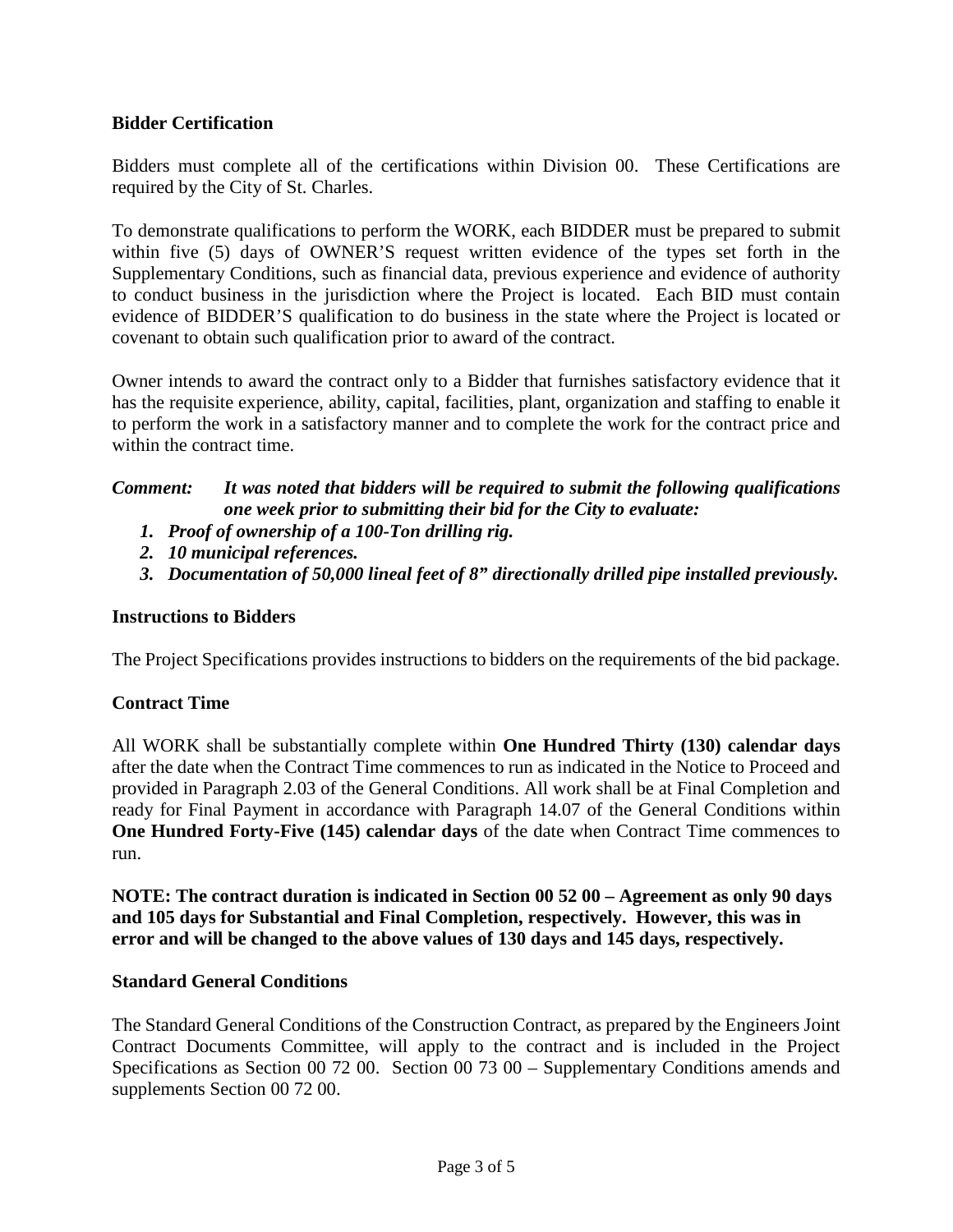### **Wage Provisions**

The Contractor shall pay wage rates not less than those prevailing wages established by the State of Illinois Prevailing Wage Act (*820 ILCS 130/0.01 et seq*.), and consistent with current City of St. Charles, Illinois Ordinance 2018-M-22. Prior to submitting his bid, the Contractor ensure that the wage rates used in arriving at his bid correspond to the current wage rates in effect. If these rates are revised by the Illinois Department of Labor during the duration of the contract, the revised rates shall apply to the contract.

### **Liquidated Damages**

OWNER and CONTRACTOR recognize that time is of the essence of this Agreement and that OWNER will suffer financial loss if the WORK is not completed within the time specified in Paragraph 3 above, plus any extensions thereof allowed in accordance with Article 12 of the General Conditions. They also recognize the delays, expense and difficulties involved in proving in a legal or arbitration proceeding the actual loss suffered by OWNER if the WORK is not completed on time. Accordingly, instead of requiring any such proof, OWNER and CONTRACTOR agree that as liquidated damages for delay (but not as a penalty) CONTRACTOR shall pay OWNER **Five Hundred dollars and zero cents (\$500.00)** for each day that expires after the time specified in Paragraph 3 for Substantial Completion until the work is fully operational and tested. The CONTRACTOR shall pay the OWNER an additional **Five Hundred dollars and zero cents (\$500.00)** for each day that expires after the time specified in Article 3 for final completion until the work is accepted by the OWNER. Aggregate damages for time expired, past the time of final completion shall then be **One Thousand dollars and zero cents (\$1,000.00)**. At the option of the ENGINEER and OWNER damage amounts may be deducted, on a monthly basis, from the contract balance.

The contract time may be changed only by a change order. For each change order, CONTRACTOR shall submit to the Engineer for review, sufficient reason for delay to enable the Engineer to ascertain the necessity and reasonableness of the delay, and the allowability and eligibility of delay proposed.

Substantial Completion shall include the successful completion testing and operation of allsanitary sewer related appurtenances including paving and hard surface restoration and temporary restoration of any turf grass or landscaped areas. Final Completion includes all the previously listed items as well as permanent restoration of turf grass and landscaped areas.

### **Section 00 31 00 Available Project Information**

The geotechnical report for the project is included in the Specifications. This report notes the suitability of the soils encountered for horizontal directional drilling, as well as requirements for excavation, dewatering, backfill, etc. There is also a Specifications Section 31 23 19 – Dewatering that addresses additional dewatering requirements including the submittal of a dewatering plan. Dewatering shall be considered incidental to the Contract. There is an allowance of \$6,000 for testing of rejected soils.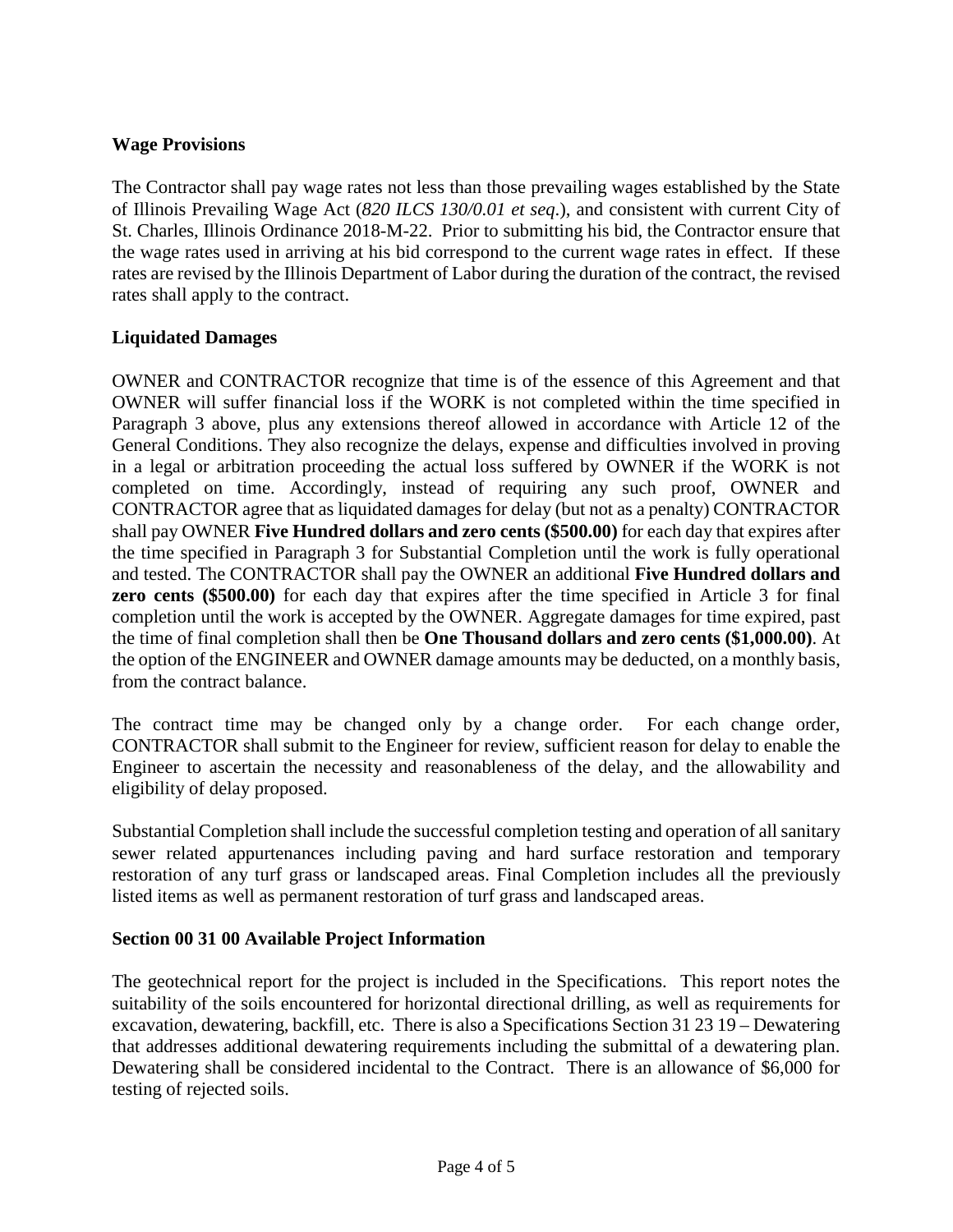### **Addenda**

Failure to acknowledge receipt of addenda within the project Bid Documents may result in the Bid being declared Non-responsive. Addendum 1 will be issued within the next week and will include, at a minimum, the following items:

- Copy of Pre-Bid Meeting Minutes
- Copy of Pre-Bid Meeting Sign-in Sheet

#### **Questions/Clarifications from Bidders**

Questions and/or clarifications regarding this project should be directed in writing to Jerry Ruth, at the office of the Engineer, by facsimile to 630/587-0475 or by email to j.ruth@trotter-inc.com. Clarifications requested by Bidders must be in writing not less than 7 days prior to the date set for receipt of Bids. The reply will be in the form of an Addendum, a copy of which will be forwarded to all plan holders who have attended the Mandatory Pre-Bid Meeting. Verbal answers are not binding on any party.

### **Questions/Answers Asked During the Prebid Conference:**

Is there a utility easement for this project?

*Response: A utility easement was granted to the City of St. Charles by School District 303 for the construction of the force main. A temporary construction easement was also granted to the City for the bidder to use during construction. These easements are indicated on sheet G4 and G.5:*

What are the soils like for the length of the force main?

*Response: Soil borings were performed along the length of the improvements. The locations of the soil borings are indicated on sheets C.1-C.7, and the results of these borings are indicated on sheet G.3 and in Section 00 31 32.01.*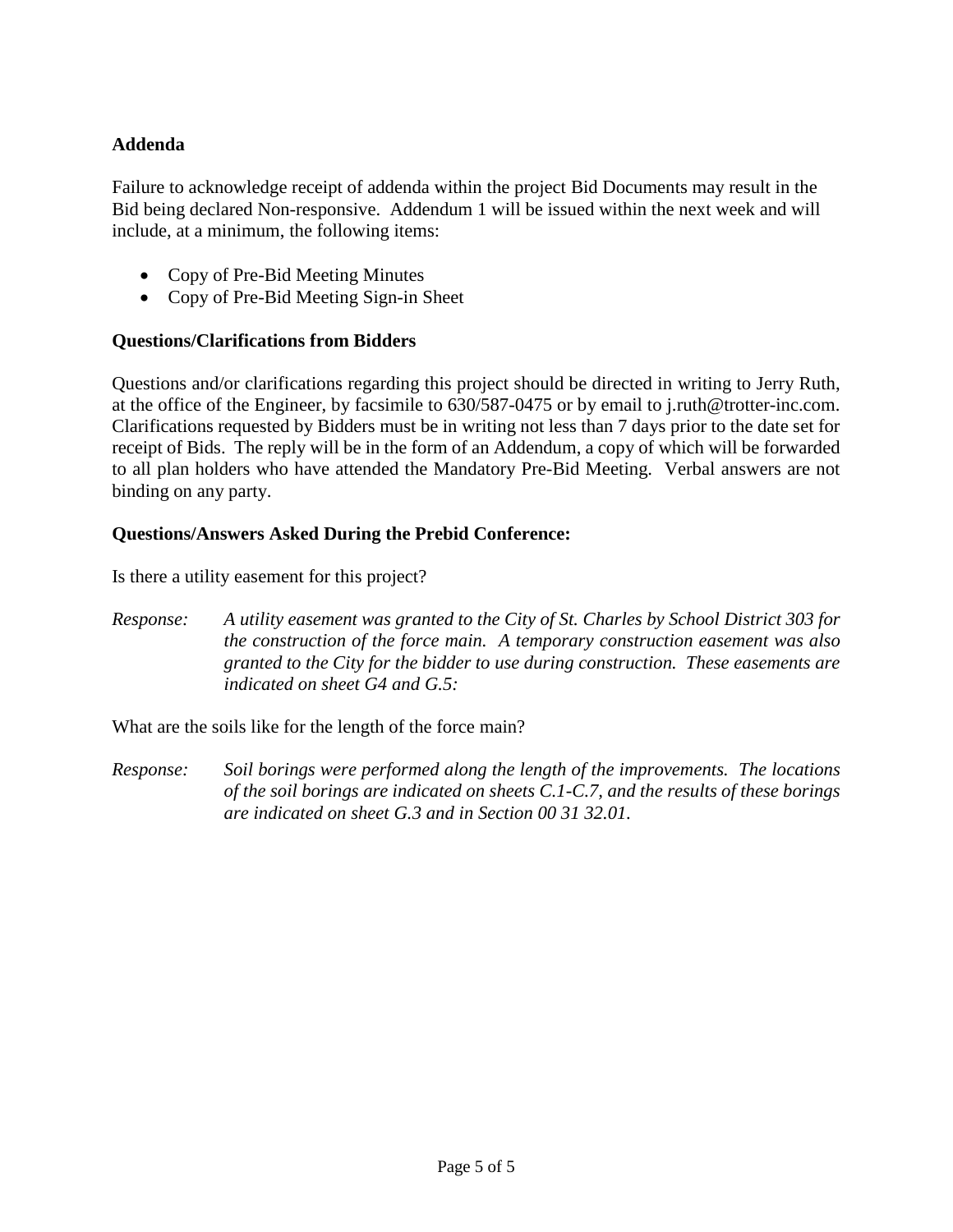#### SECTION 00 52 00 ADM1 AGREEMENT

THIS AGREEMENT is dated as the **\_\_\_\_** day of **\_\_\_\_\_\_\_\_\_\_\_\_\_** in the year 2018 by and between the City of St. Charles, Illinois (hereinafter called OWNER) and **[CONTRACTOR NAME]** (hereinafter called CONTRACTOR).

OWNER and CONTRACTOR, in consideration of the mutual covenants hereinafter set forth, agree as follows:

#### Article 1. WORK

CONTRACTOR shall complete all WORK as specified or indicated in the Contract Documents. WORK is generally described as follows:

#### A. Demolition

- 1. Removal of ductile iron sanitary force main along Dunham Road.
- 2. Earth Excavation.
- 3. Roadway Pavements.
- 4. Concrete Sidewalk.

#### B. Site Work

- 1. C900 sanitary force main along Dunham Road.
- 2. Air Release Structures.
- 3. Force Main Cleanout Structures.
- 4. Pavement Patching.
- 5. Sidewalk Replacement.
- 6. Restoration with Seed.
- 7. Erosion and Sediment Control Measures.

#### Article 2. ENGINEER

Trotter and Associates, Inc. of St. Charles, Illinois (hereinafter called ENGINEER) will assume all duties and responsibilities and will have the rights and authority assigned to ENGINEER in the Contract Documents in connection with completion of the WORK in accordance with the Contract Documents.

#### Article 3. CONTRACT TIME

All WORK shall be substantially complete within **Ninety (90) One Hundred Thirty (130) calendar days** after the date when the Contract Time commences to run as indicated in the Notice to Proceed and provided in Paragraph 2.03 of the General Conditions. All work shall be at Final Completion and ready for Final Payment in accordance with Paragraph 14.07 of the General Conditions within **One Hundred and Five (105) One Hundred Forty-Five (145) calendar days** of the date when Contract Time commences to run.

A. Liquidated Damages. OWNER and CONTRACTOR recognize that time is of the essence of this Agreement and that OWNER will suffer financial loss if the WORK is not completed within

May X, 2018 October 16, 2018 00 52 00 ADM1 - 1 Trotter & Associates, Inc.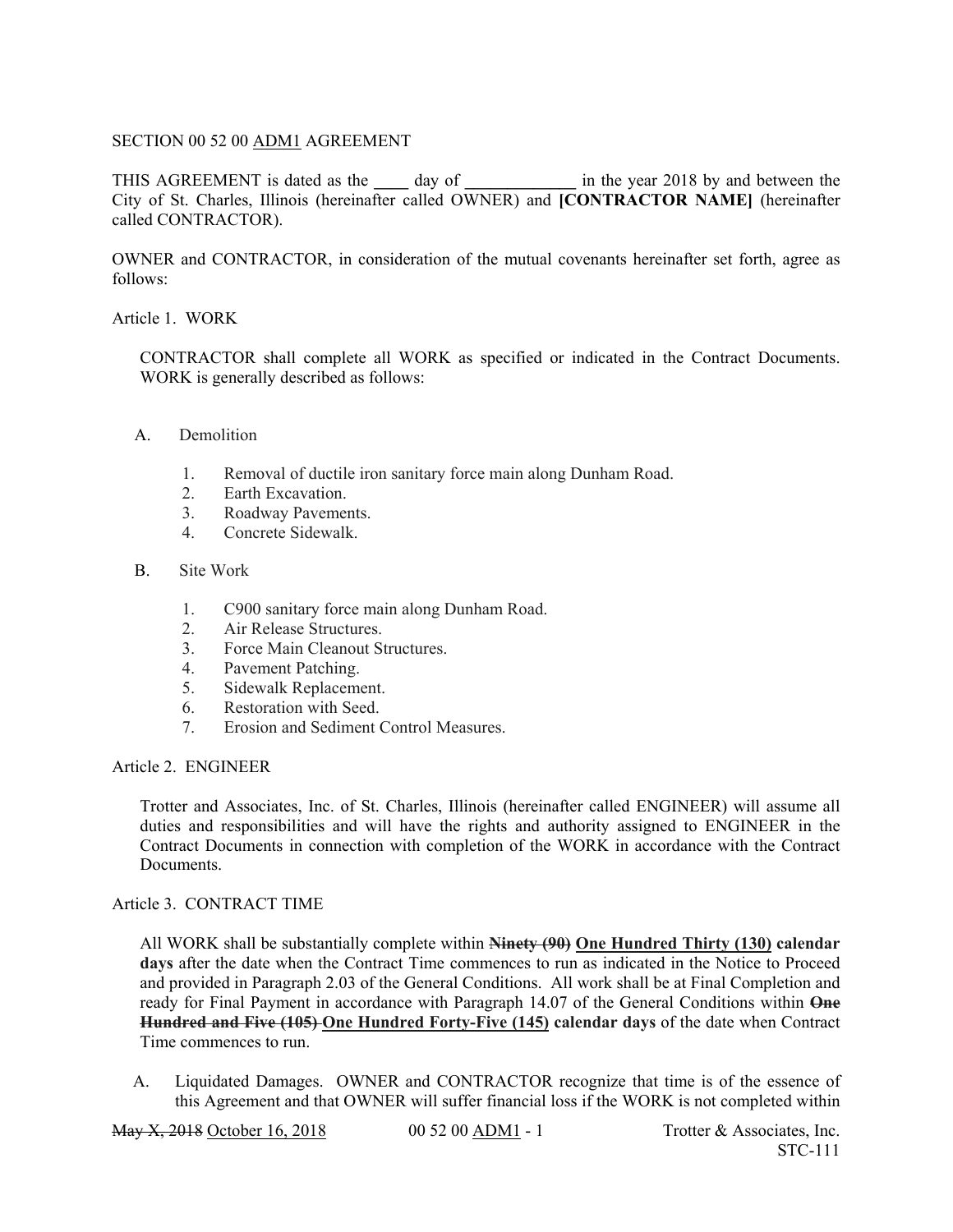the time specified in Paragraph 3 above, plus any extensions thereof allowed in accordance with Article 12 of the General Conditions. They also recognize the delays, expense and difficulties involved in proving in a legal or arbitration proceeding the actual loss suffered by OWNER if the WORK is not completed on time. Accordingly, instead of requiring any such proof, OWNER and CONTRACTOR agree that as liquidated damages for delay (but not as a penalty) CONTRACTOR shall pay OWNER **Five Hundred dollars and zero cents (\$500.00)** for each day that expires after the time specified in Paragraph 3 for Substantial Completion until the work is fully operational and tested. The CONTRACTOR shall pay the OWNER an additional **Five Hundred dollars and zero cents (\$500.00)** for each day that expires after the time specified in Article 3 for final completion until the work is accepted by the OWNER. Aggregate damages for time expired, past the time of final completion shall then be **One Thousand dollars and zero cents (\$1,000.00)**. At the option of the ENGINEER and OWNER damage amounts may be deducted, on a monthly basis, from the contract balance.

- B. The contract time may be changed only by a change order. For each change order, CONTRACTOR shall submit to the Engineer for review, sufficient reason for delay to enable the Engineer to ascertain the necessity and reasonableness of the delay, and the allowability and eligibility of delay proposed.
- C. **Substantial completion shall include the successful completion testing and operation of all sanitary sewer related appurtenances including paving and hard surface restoration and temporary restoration of any turf grass or landscaped areas. Final Completion includes all the previously listed items as well as permanent restoration of turf grass and landscaped areas**

Article 4. CONTRACT PRICE

OWNER shall pay CONTRACTOR for performance of the WORK in accordance with the Contract Documents in current funds as follows

- A. Payment shall be made on the basis of the monthly estimates of partial completion, approved by the ENGINEER, except as otherwise provided in the detailed specifications for each class of WORK.
- B. The contract price may be changed only by a change order. For each change order, CONTRACTOR shall submit to the Engineer for review, sufficient cost and pricing data to enable the Engineer to ascertain the necessity and reasonableness of costs and amounts proposed, and the allowability and eligibility of costs proposed.

#### Article 5. PAYMENT PROCEDURES

CONTRACTOR shall submit Applications for Payment in accordance with Article 14 of the General Conditions. Applications for Payment will be processed by the ENGINEER as provided in the General Conditions.

A. Progress Payments. OWNER shall make progress payments on account of the Contract Price on the basis of CONTRACTOR's Applications for Payment as recommended by ENGINEER. All progress payments will be on the basis of the progress of the WORK estimated by the ENGINEER.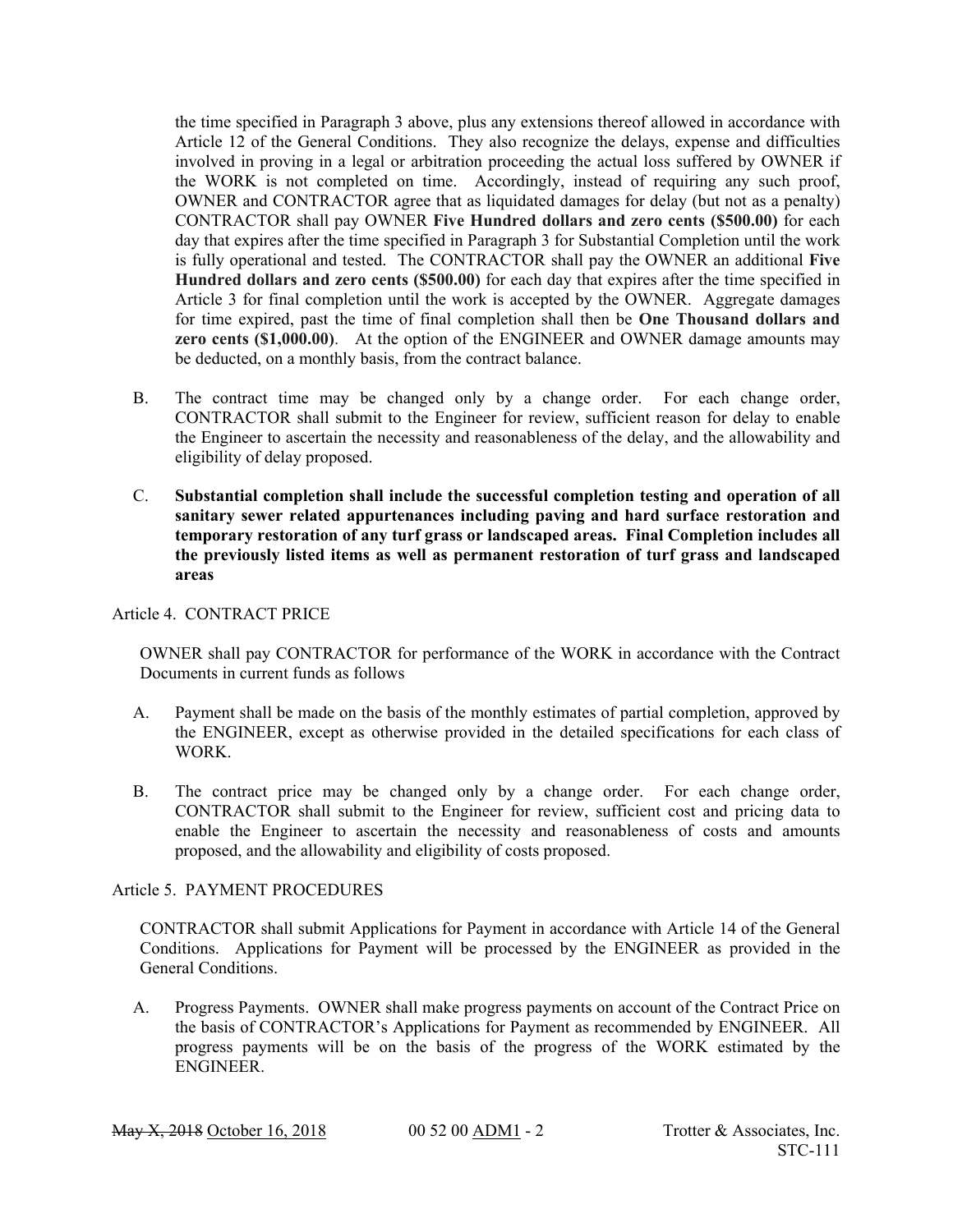- 1. Prior to Substantial Completion progress payments will be in an amount equal to 90% of the WORK completed, and 90% of materials and equipment not incorporated in the WORK but delivered and suitably stored, less in each case the aggregate of payments previously made.
- 2. Upon Substantial Completion and thereafter, OWNER shall pay an amount sufficient to increase total payments to CONTRACTOR to 95% of the Contract Price, less such amounts as ENGINEER shall determine in accordance with Paragraph 14.07 of the General Conditions.
- B. Final Payment. Upon final completion and acceptance of the WORK in accordance with Paragraph 14.07 of the General Conditions, OWNER shall pay the remainder of the Contract Price as recommended by ENGINEER as provided in said Paragraph 14.07.

#### Article 6. CONTRACTOR'S REPRESENTATIONS

In order to induce OWNER to enter into this Agreement CONTRACTOR makes the following representation:

- A. CONTRACTOR has familiarized himself with the nature and extent of the Contract Documents, WORK, locality, and with all local conditions and federal, state and local laws, ordinances, rules and regulations that in any manner may affect cost, progress or performance of the WORK.
- B. CONTRACTOR has studied carefully all available reports of investigations and tests of subsurface and latent physical conditions at the site or otherwise affecting cost, progress or performance of the WORK which were relied upon by ENGINEER in the preparation of the Drawings and Specifications and which have been identified in the Supplementary Conditions.
- C. CONTRACTOR has made or caused to be made examinations, investigations and tests and studies of such reports and related data in addition to those referred to in Paragraph 6.2 as he deems necessary for the performance of the WORK at the Contract Price, within the Contract Time and in accordance with the other terms and conditions of the Contract Documents; and no additional examinations, investigations, tests, reports or similar data are or will be required by CONTRACTOR for such purposes.
- D. CONTRACTOR has correlated the results of all such observations, examinations, investigations, tests, reports and data with the terms and conditions of the Contract Documents.
- E. CONTRACTOR has given ENGINEER written notice of all conflicts, errors or discrepancies that he has discovered in the Contract Documents and the written resolution thereof by ENGINEER is acceptable to CONTRACTOR.
- F. CONTRACTOR shall warrant that no person or selling agency has been employed or retained to solicit or secure the contract upon an agreement or understanding for a commission, percentage, brokerage, or contingent fee. For breach or violation of this warranty, the OWNER shall have the right to annul the contract without liability or in its discretion to deduct from the contract price or consideration, or otherwise recover, the full amount of such commission, percentage, brokerage, or contingent fee.
- G. The award or execution of all subcontracts by a prime CONTRACTOR and the procurement and negotiation procedures used by such prime CONTRACTOR in awarding or executing subcontracts shall comply with: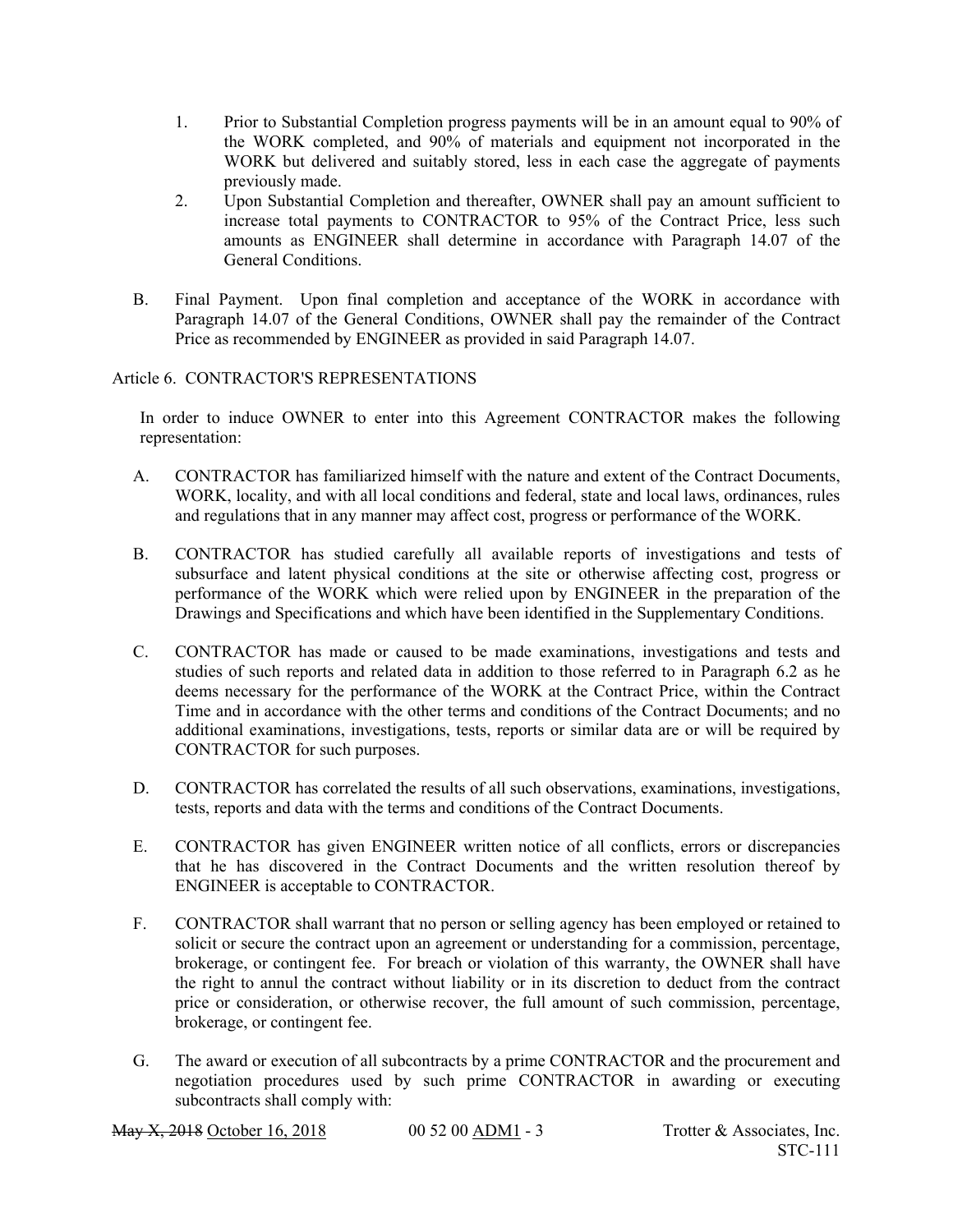- 1. All provisions of federal, State and local law,
- 2. All provisions of Illinois Administrative Code Title 35 Part 365 regarding fraud and other unlawful or corrupt practices;
- 3. All provisions of Illinois Administrative Code Title 35 Part 365 with respect to access to facilities, records and audit or records; and
- 4. All provisions of Illinois Administrative Code Title 35 Part 365 that require a "Certification Regarding Debarment, Suspension, and Other Responsibility Matters" (EPA Form 5700-49) showing compliance with federal Executive Oder 12549.

#### Article 7. CONTRACT DOCUMENTS

The Contract Documents which comprise the entire agreement between OWNER and CONTRACTOR are attached to this Agreement, made a part hereof and consist of the following:

- A. This Agreement (Pages 1 to , inclusive).
- B. Exhibits to this Agreement
- C. Payment and Performance Bonds
- D. Notice of Award
- E. Notice to Proceed
- F. General Conditions
- G. Supplementary Conditions
- H. Section 00 43 43 Wage Rates Form
- I. Specifications bearing the title "Dunham Road Sanitary Force Main Replacement City of St. Charles, Illinois" as prepared by Trotter and Associates, Inc.
- J. Drawings, consisting of a cover sheet and all sheets as designated in SECTION 00 01 15 List of Drawing Sheets, with each sheet bearing the title "Dunham Road Sanitary Force Main Replacement – City of St. Charles, Illinois" as prepared by Trotter and Associates, Inc.
- K. Addenda  $No's$  to  $\ldots$ , inclusive.
- L. CONTRACTOR's Proposal (Pages 1 to , inclusive).
- M. Documentation submitted by CONTRACTOR prior to Notice of Award.
- N. Any modification, including Change Orders, duly delivered after execution of Agreement.

There are no Contract Documents other than those listed above in this Article 7. The Contract Documents may only be altered, amended or repealed pursuant to Section 3.04 of the General Conditions.

#### Article 8. MISCELLANEOUS

- A. Terms used in this Agreement which are defined in Article 1 of the General Conditions shall have the meanings indicated in the General Conditions.
- B. No assignment by a party hereto of any rights under or interests in the Contract Documents will be binding on another party hereto without the written consent of the party sought to be bound; and specifically but without limitation, moneys that may become due and moneys that are due may not be assigned without such consent (except to the extent that the effect of this restriction may be limited by law), and unless specifically stated to the contrary in any written consent to an assignment, no assignment will release or discharge the assignor from any duty or responsibility under the Contract Documents.

May X, 2018 October 16, 2018 00 52 00 ADM1 - 4 Trotter & Associates, Inc. STC-111 C. OWNER and CONTRACTOR each binds himself, his partners, successors, assigns and legal representatives to the other party hereto, his partners, successors, assigns and legal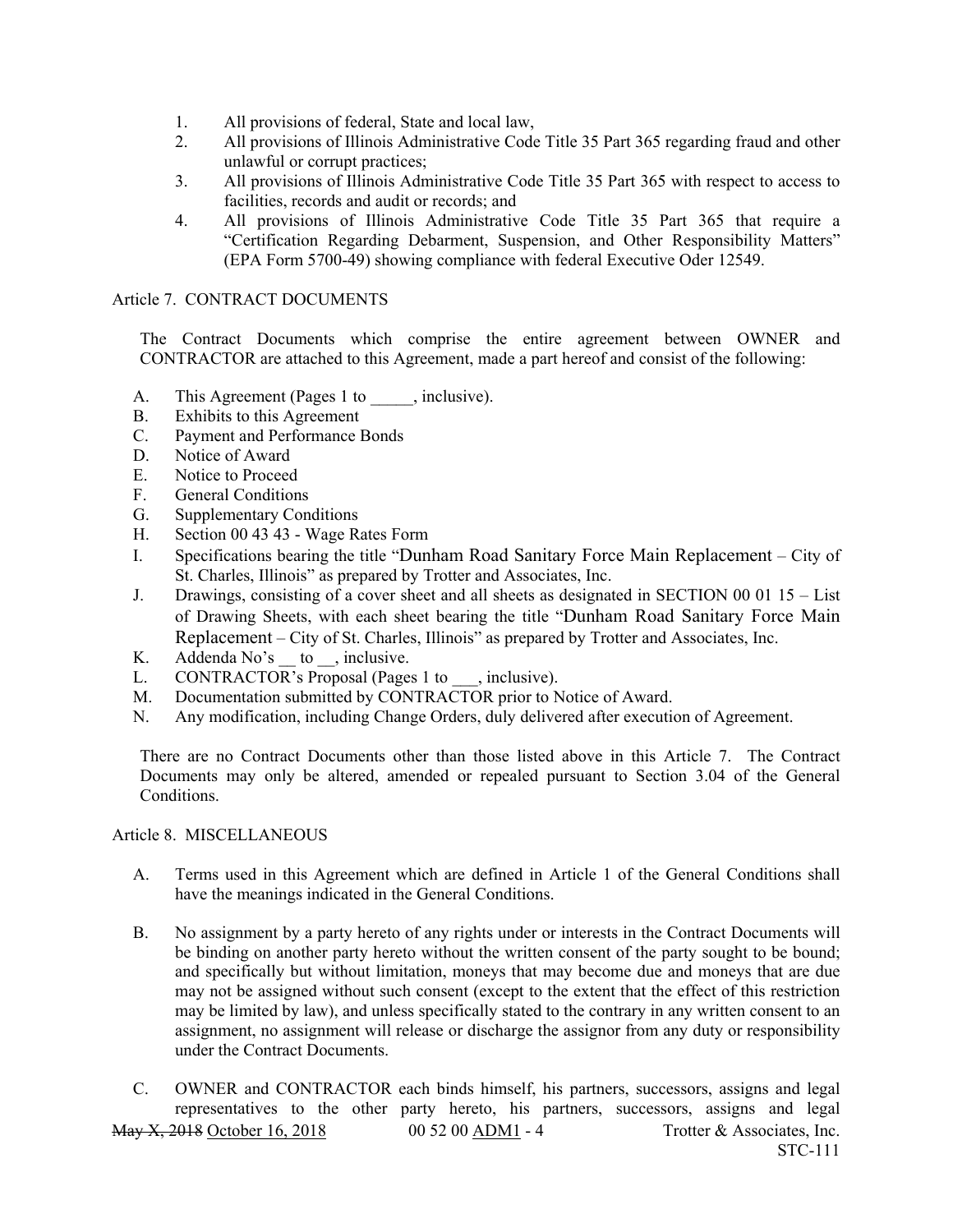representatives in respect to all covenants, agreements and obligations contained in the Contract Documents.

D. All claims, counter-claims, disputes and other matters in question between the OWNER and the CONTRACTOR arising out of, or relating to this Agreement or the breach of it will be decided by arbitration if the parties mutually agree, or in a court of competent jurisdiction within the State of Illinois.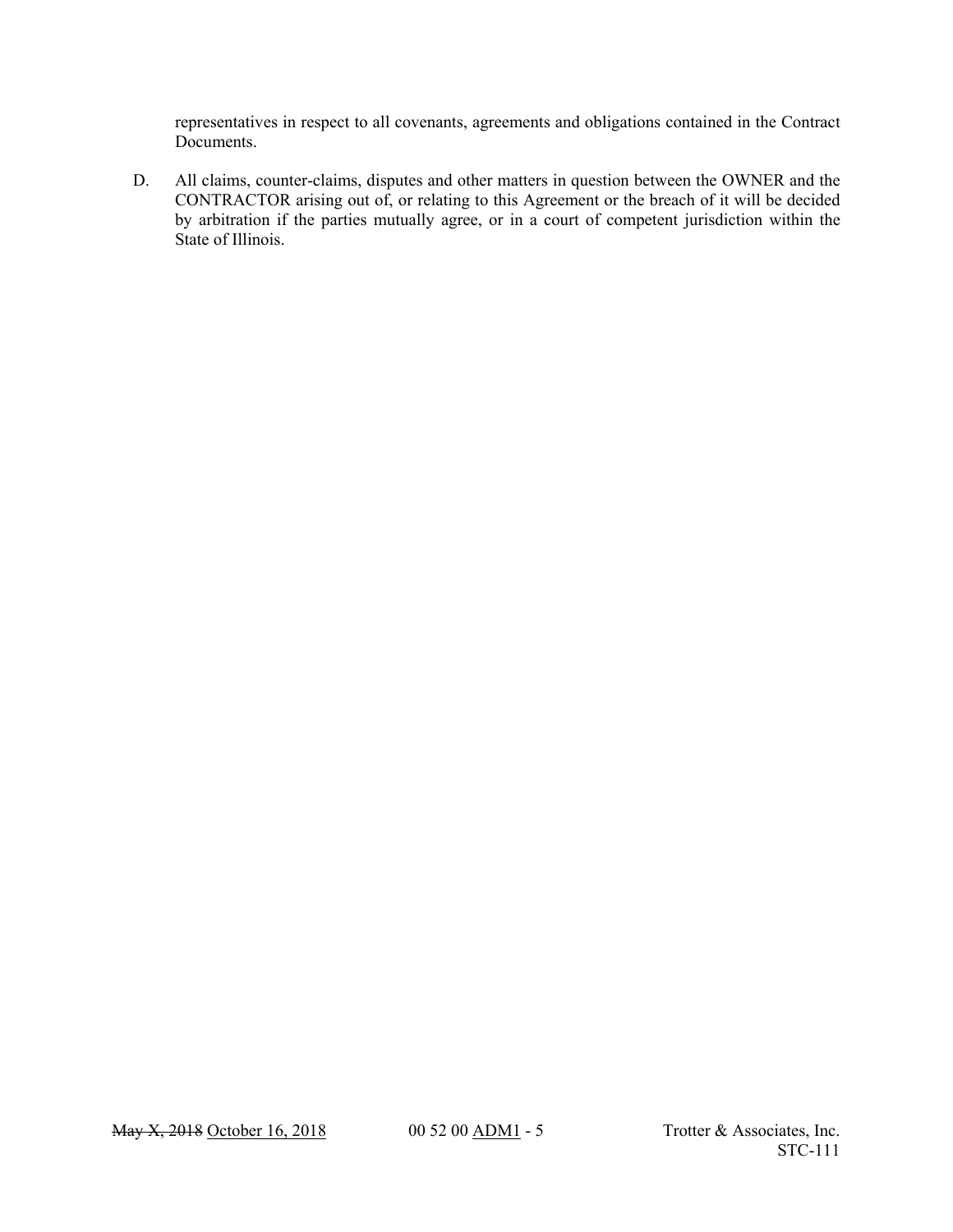#### Article 9. OTHER PROVISIONS

IN WITNESS WHEREOF, the parties hereto have executed this Agreement in triplicate. One counterpart each has been delivered to OWNER, CONTRACTOR and ENGINEER. All portions of the Contract Documents have been signed or identified by OWNER and CONTRACTOR.

This Agreement becomes effective as of  $\qquad \qquad , 2018.$ 

**OWNER CONTRACTOR** CITY OF ST. CHARLES, ILLINOIS [CONTRACTOR NAME]

by  $\qquad \qquad$ 

Raymond Rogina, Mayor [OFFICIAL NAME], [OFFICIAL TITLE]

*(Corporate Seal) (Corporate Seal)*

Attested Attested Attested

by  $\overline{\phantom{a}}$ 

by  $\overline{\phantom{0}}$ 

by

Charles Amenta, City Clerk <sup>by</sup> [OFFICIAL NAME], [OFFICIAL TITLE]

*(Notary Seal)*

Address for Giving Notices **Address for Giving Notices** Address for Giving Notices

City of St. Charles 2 E. Main Street St. Charles, IL 60174

[CONTRACTOR] [ADDRESS 1] [ADDRESS 2] [CITY, STATE ZIP] [PHONE]

END OF SECTION 00 52 00